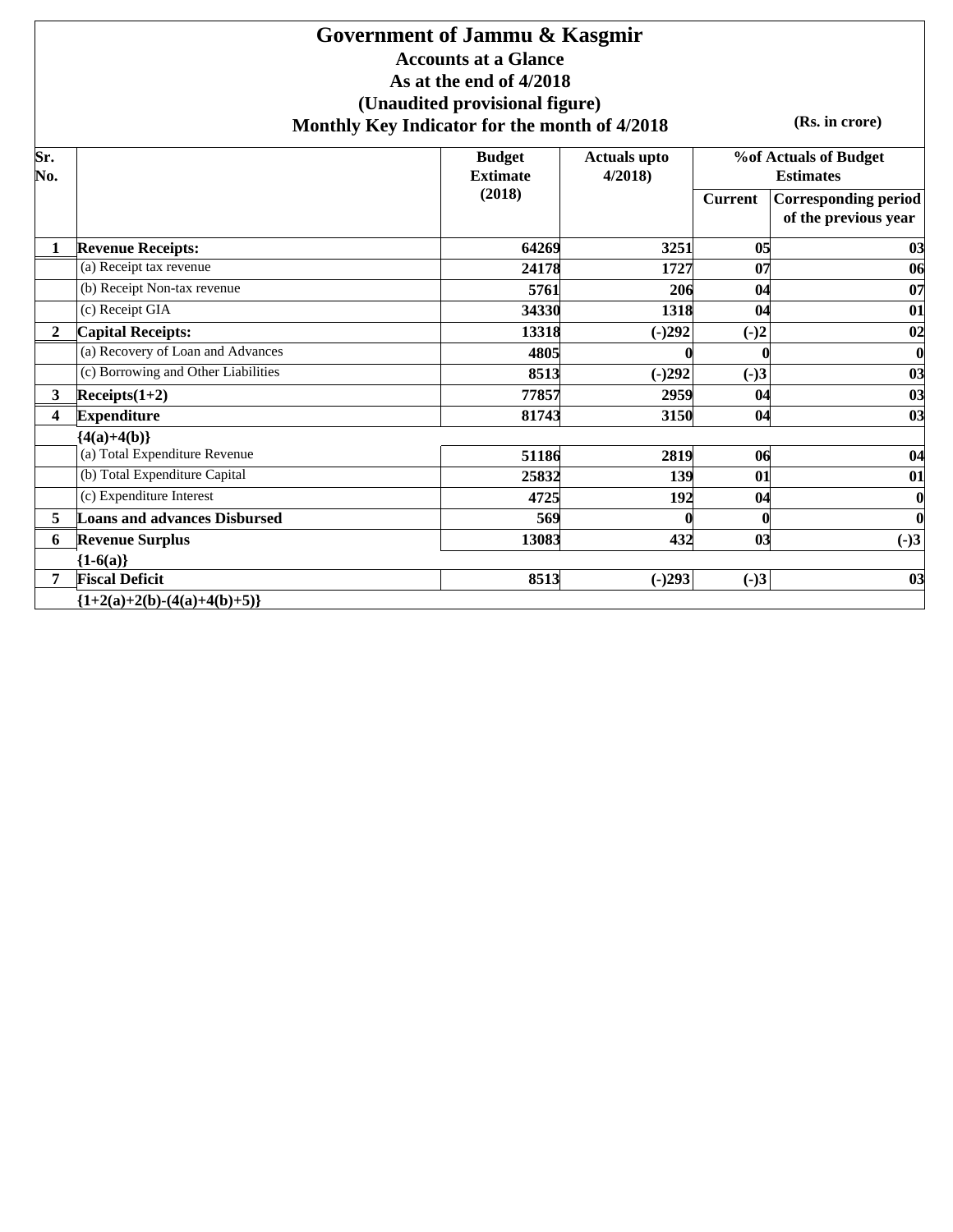|                  |                | <b>Monthly Trend</b>            |                |                |
|------------------|----------------|---------------------------------|----------------|----------------|
|                  |                | (Format of Progressive Figures) |                |                |
|                  |                |                                 |                | (Rs. in crore) |
|                  |                | <b>Receipt tax revenue</b>      |                |                |
| <b>Month</b>     | 2018-19        |                                 | 2017-18        |                |
|                  | Monthly $(\#)$ | Progressive(#)                  | <b>Monthly</b> | Progressive    |
| <b>April</b>     | 1727           | 1727                            | 1157           | 1157           |
| <b>May</b>       |                |                                 | 1277           | 2434           |
| June             |                |                                 | 1224           | 3658           |
| July             |                |                                 | 2822           | 6480           |
| <b>Aguest</b>    |                |                                 | 1366           | 7846           |
| <b>September</b> |                |                                 | 1597           | 9444           |
| <b>October</b>   |                |                                 | 2038           | 11482          |
| <b>November</b>  |                |                                 | 1894           | 13376          |
| <b>December</b>  |                |                                 | 1569           | 14945          |
| <b>January</b>   |                |                                 | 1728           | 16673          |
| February         |                |                                 | 1757           | 18430          |
| <b>March</b>     |                |                                 | 3647           | 22077          |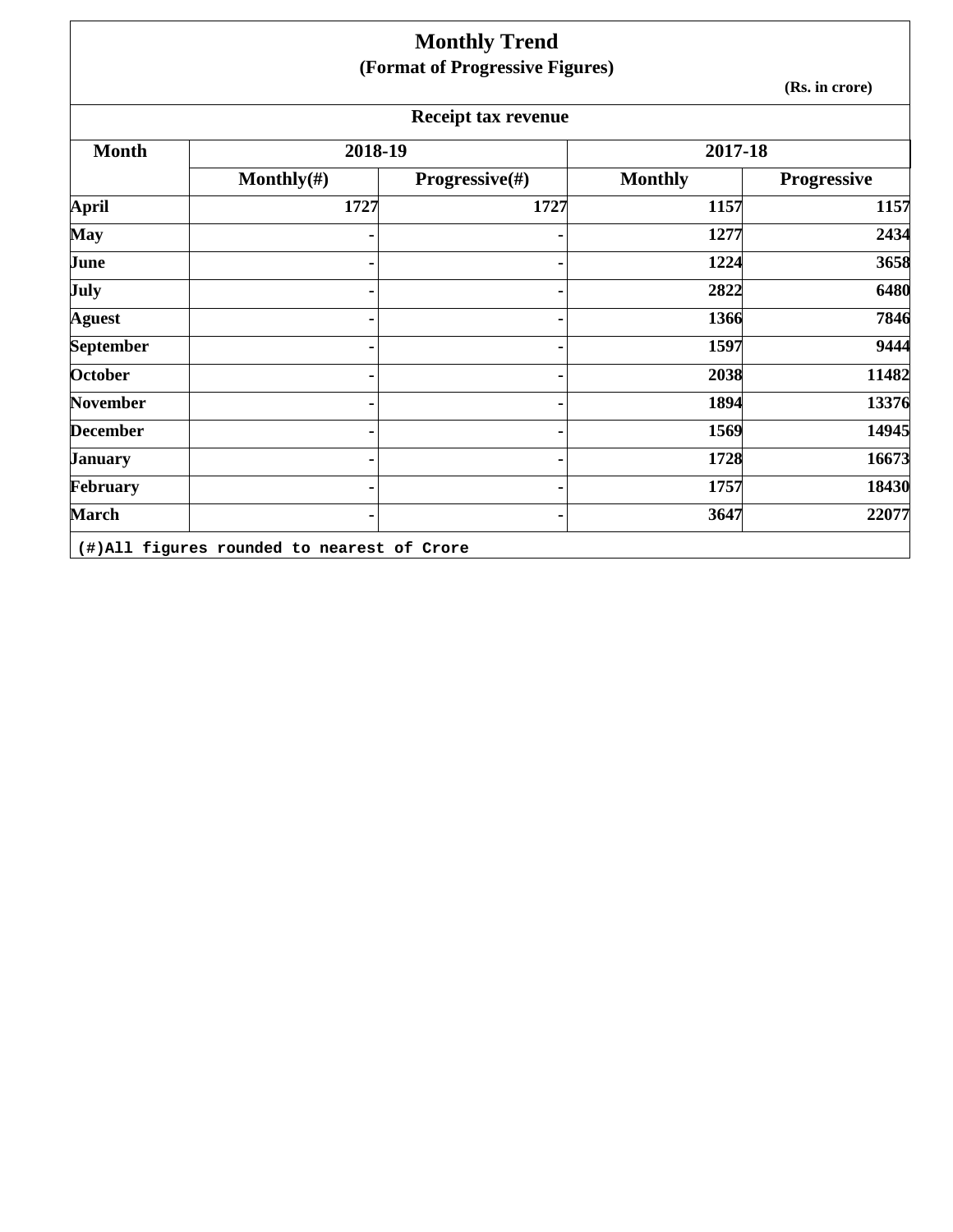|                 |                | <b>Monthly Trend</b>            |                |                    |
|-----------------|----------------|---------------------------------|----------------|--------------------|
|                 |                | (Format of Progressive Figures) |                | (Rs. in crore)     |
|                 |                | <b>Receipt Non-tax revenue</b>  |                |                    |
| <b>Month</b>    | 2018-19        |                                 | 2017-18        |                    |
|                 | Monthly $(\#)$ | <b>Progressive</b> $(\#)$       | <b>Monthly</b> | <b>Progressive</b> |
| <b>April</b>    | 206            | 206                             | 352            | 352                |
| <b>May</b>      |                |                                 | 367            | 719                |
| June            |                |                                 | 258            | 976                |
| July            |                |                                 | 336            | 1312               |
| <b>Aguest</b>   |                |                                 | 283            | 1595               |
| September       |                |                                 | 276            | 1871               |
| <b>October</b>  |                |                                 | 197            | 2068               |
| <b>November</b> |                |                                 | 942            | 3010               |
| <b>December</b> |                |                                 | 299            | 3309               |
| <b>January</b>  |                |                                 | 223            | 3533               |
| February        |                |                                 | 222            | 3755               |
| <b>March</b>    |                |                                 | 729            | 4484               |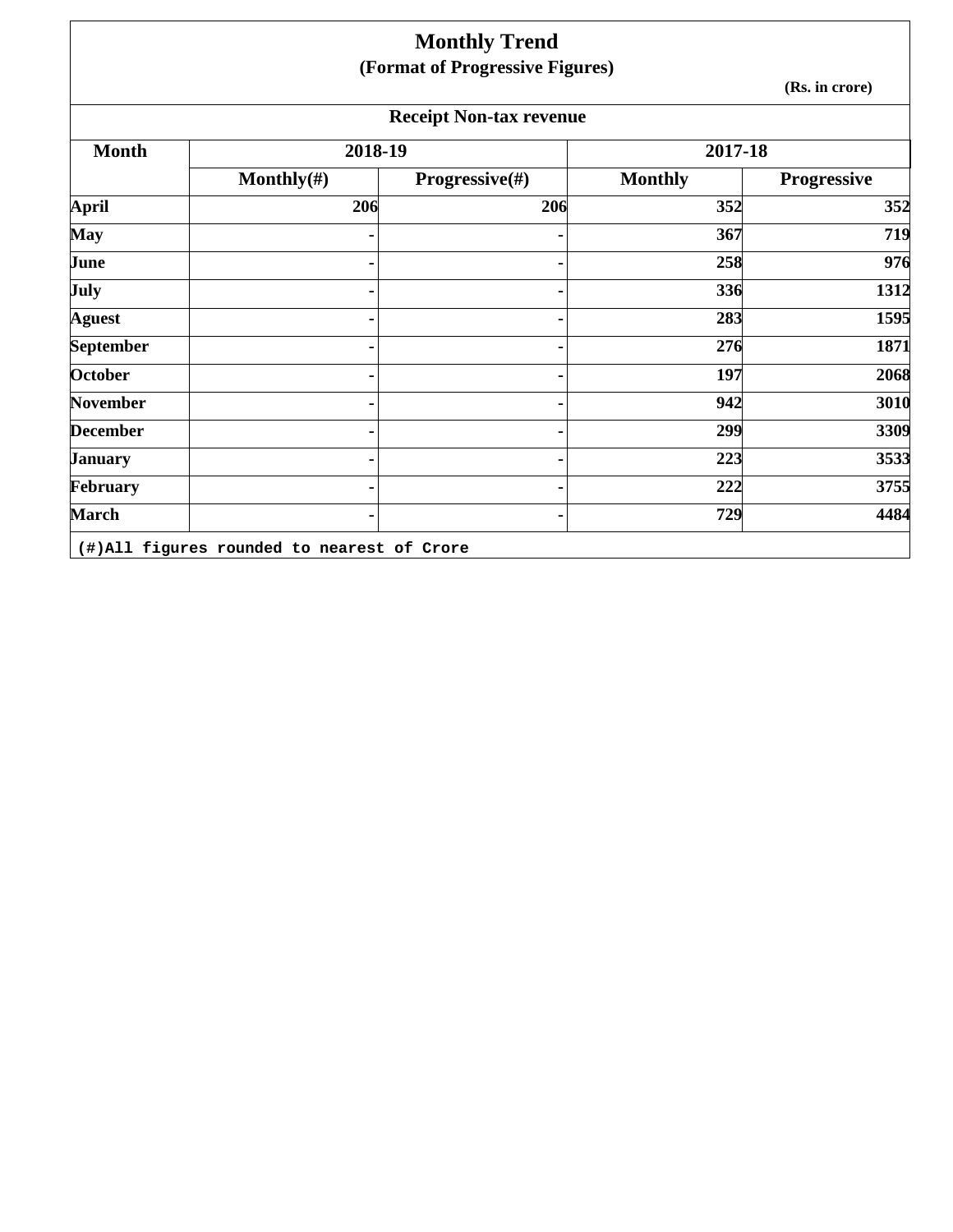|                 |                | <b>Monthly Trend</b>            |                |                    |
|-----------------|----------------|---------------------------------|----------------|--------------------|
|                 |                | (Format of Progressive Figures) |                |                    |
|                 |                |                                 |                | (Rs. in crore)     |
|                 |                | <b>Receipt GIA</b>              |                |                    |
| <b>Month</b>    | 2018-19        |                                 | 2017-18        |                    |
|                 | Monthly $(\#)$ | Progressive(#)                  | <b>Monthly</b> | <b>Progressive</b> |
| <b>April</b>    | 1318           | 1318                            | 200            | 200                |
| <b>May</b>      |                |                                 | 2151           | 2351               |
| June            |                |                                 | 1988           | 4339               |
| <b>July</b>     |                |                                 | 3674           | 8013               |
| <b>Aguest</b>   |                |                                 | 1212           | 9225               |
| September       |                |                                 | 1781           | 11006              |
| October         |                |                                 | 1184           | 12190              |
| <b>November</b> |                |                                 | 1639           | 13829              |
| <b>December</b> |                |                                 | 1728           | 15557              |
| <b>January</b>  |                |                                 | 1102           | 16660              |
| February        |                |                                 | 2423           | 19083              |
| <b>March</b>    |                |                                 | 2878           | 21961              |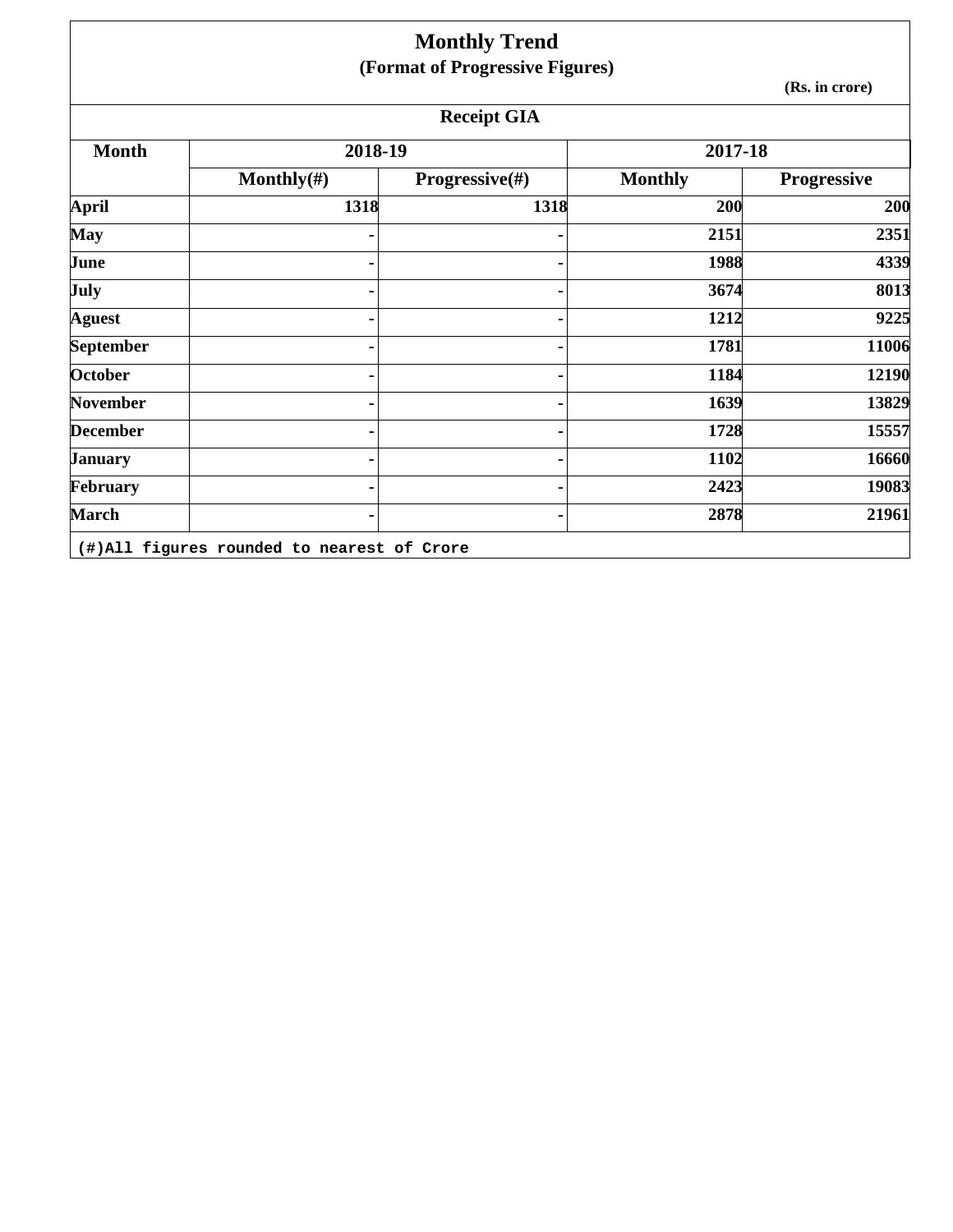|                 |                | <b>Monthly Trend</b><br>(Format of Progressive Figures) |                |                    |
|-----------------|----------------|---------------------------------------------------------|----------------|--------------------|
|                 |                |                                                         |                | (Rs. in crore)     |
|                 |                | <b>Recovery of Loan and Advances</b>                    |                |                    |
| <b>Month</b>    | 2018-19        |                                                         | 2017-18        |                    |
|                 | Monthly $(\#)$ | Progressive(#)                                          | <b>Monthly</b> | <b>Progressive</b> |
| April           |                |                                                         |                |                    |
| <b>May</b>      |                |                                                         |                |                    |
| June            |                |                                                         |                |                    |
| July            |                |                                                         |                | 01                 |
| <b>Aguest</b>   |                |                                                         |                | 01                 |
| September       |                |                                                         |                | 01                 |
| October         |                |                                                         |                | 01                 |
| <b>November</b> |                |                                                         |                | 01                 |
| <b>December</b> |                |                                                         |                | 01                 |
| <b>January</b>  |                |                                                         |                | 02                 |
| February        |                |                                                         | 02             | 04                 |
| March           |                |                                                         | 01             | 04                 |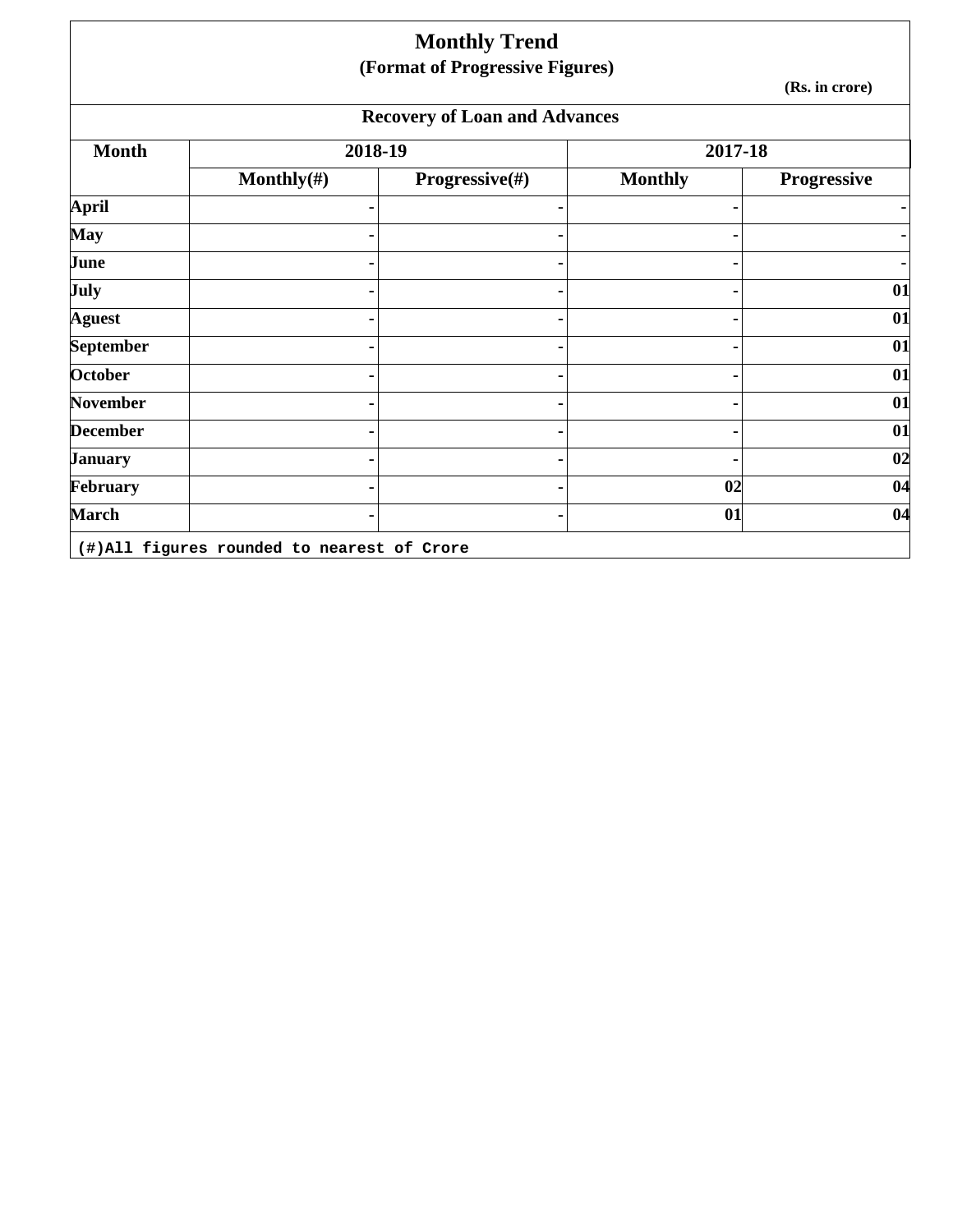## **Monthly Trend (Format of Progressive Figures)**

**(Rs. in crore)**

# **Borrowing and Other Liabilities**

| <b>Month</b>     | 2018-19        |                | 2017-18        |                    |
|------------------|----------------|----------------|----------------|--------------------|
|                  | Monthly $(\#)$ | Progressive(#) | <b>Monthly</b> | <b>Progressive</b> |
| April            | $(-)292$       | $(-)292$       | 443            | 443                |
| <b>May</b>       |                |                | 911            | 1354               |
| June             |                |                | 686            | 2040               |
| <b>July</b>      |                |                | $(-)3443$      | $(-)1403$          |
| <b>Aguest</b>    |                |                | 2364           | 960                |
| <b>September</b> |                |                | $(-)2009$      | $(-)1048$          |
| <b>October</b>   |                |                | $(-)38$        | $(-)1086$          |
| <b>November</b>  |                | ٠              | 866            | $(-)221$           |
| <b>December</b>  |                |                | $(-)568$       | $(-)789$           |
| <b>January</b>   |                |                | 1174           | 385                |
| February         |                |                | $(-)1189$      | $(-)804$           |
| <b>March</b>     |                |                | 2423           | 1620               |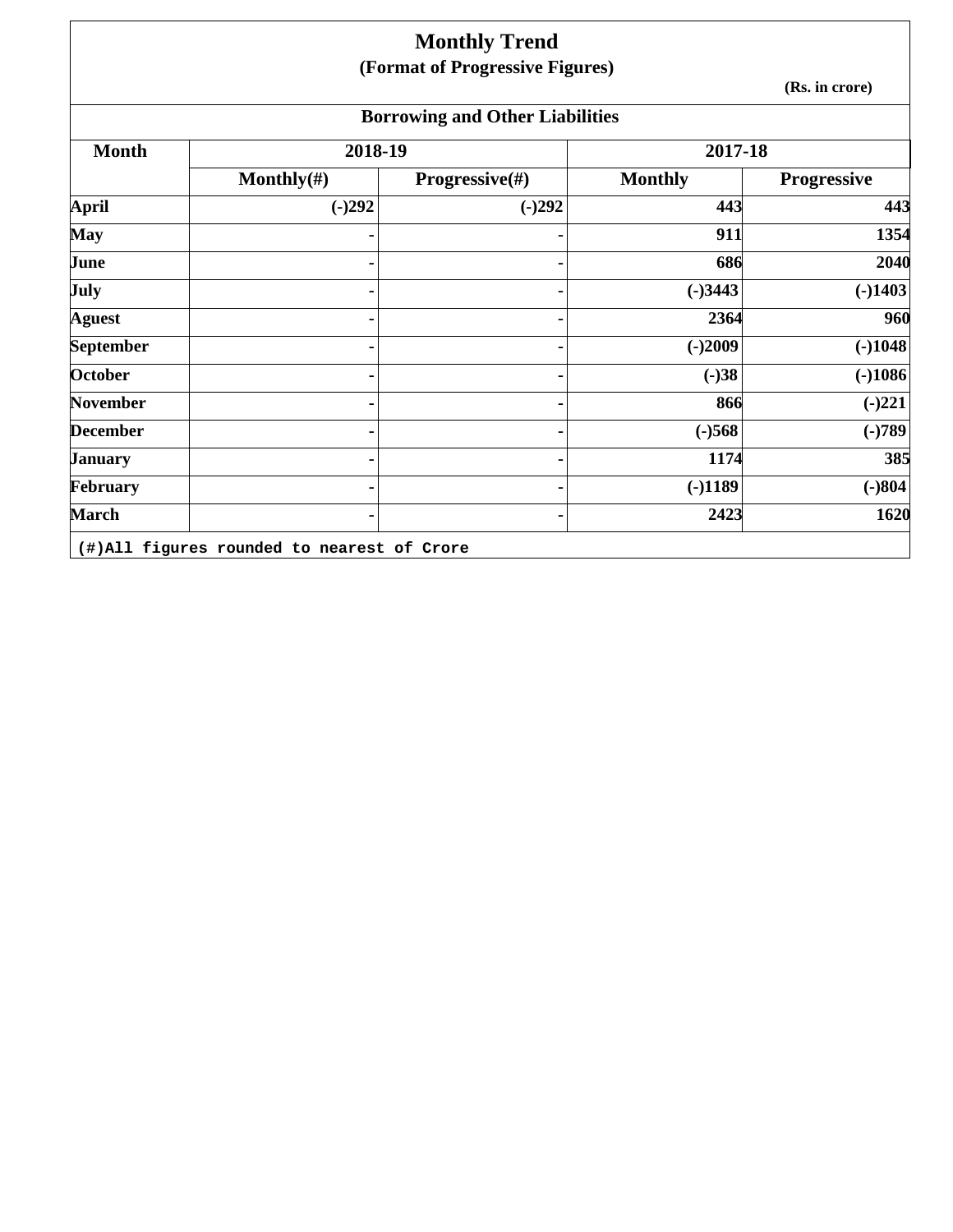|                  |                | <b>Monthly Trend</b>            |                |                |
|------------------|----------------|---------------------------------|----------------|----------------|
|                  |                | (Format of Progressive Figures) |                |                |
|                  |                |                                 |                | (Rs. in crore) |
|                  |                | <b>Total Receipt</b>            |                |                |
| <b>Month</b>     | 2018-19        |                                 | 2017-18        |                |
|                  | Monthly $(\#)$ | <b>Progressive</b> $(\#)$       | <b>Monthly</b> | Progressive    |
| <b>April</b>     | 2959           | 2959                            | 2152           | 2152           |
| <b>May</b>       |                |                                 | 4706           | 6858           |
| June             |                |                                 | 4156           | 11013          |
| July             |                |                                 | 3389           | 14403          |
| <b>Aguest</b>    |                |                                 | 5225           | 19627          |
| <b>September</b> |                |                                 | 1645           | 21274          |
| <b>October</b>   |                |                                 | 3381           | 24655          |
| <b>November</b>  |                |                                 | 5341           | 29995          |
| <b>December</b>  |                |                                 | 3028           | 33023          |
| <b>January</b>   |                |                                 | 4227           | 37253          |
| February         |                |                                 | 3215           | 40468          |
| <b>March</b>     |                |                                 | 9678           | 50146          |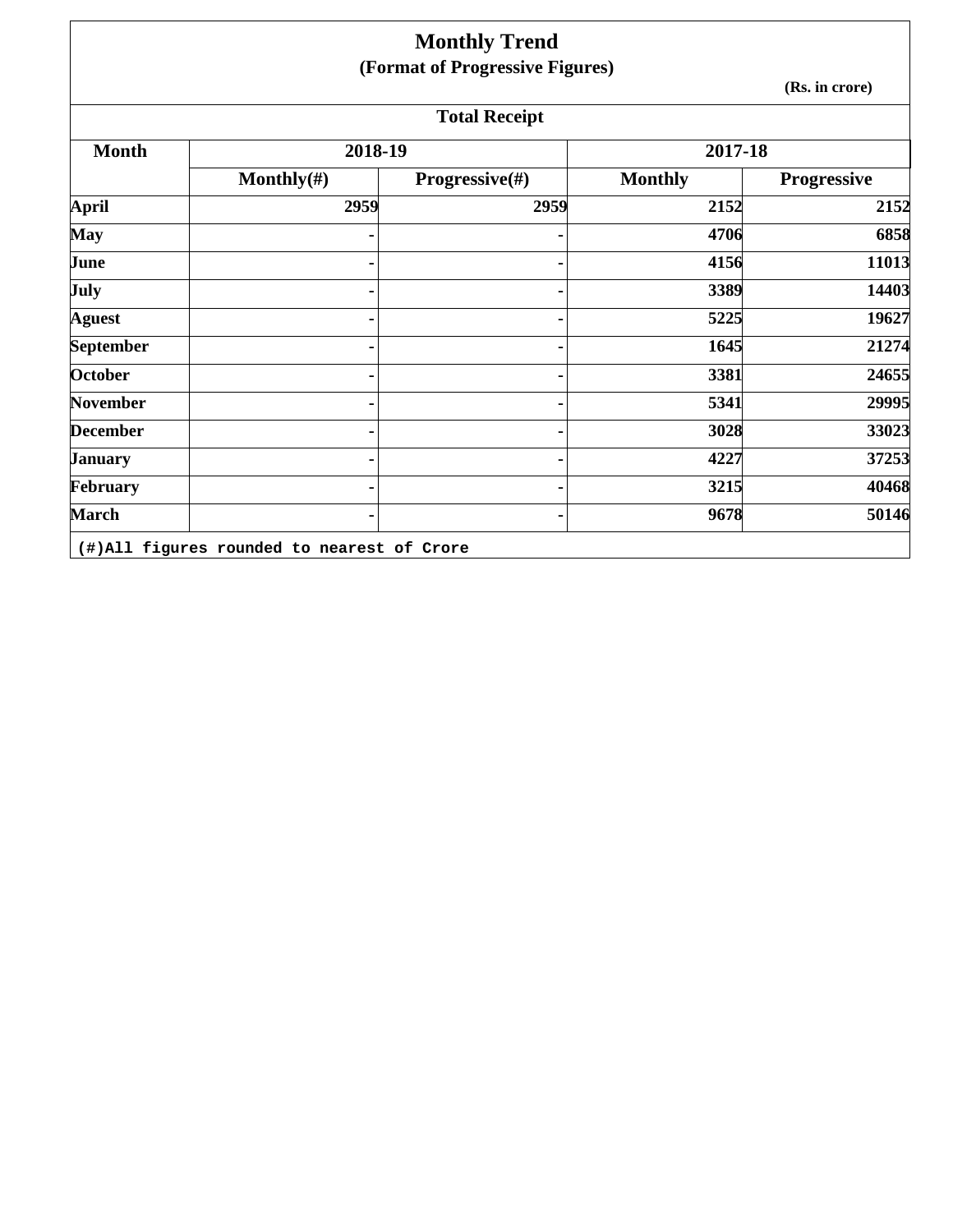|                 |                | <b>Monthly Trend</b>             |                |                |
|-----------------|----------------|----------------------------------|----------------|----------------|
|                 |                | (Format of Progressive Figures)  |                | (Rs. in crore) |
|                 |                | <b>Total Expenditure Revenue</b> |                |                |
| <b>Month</b>    | 2018-19        |                                  | 2017-18        |                |
|                 | Monthly $(\#)$ | <b>Progressive</b> $(\#)$        | <b>Monthly</b> | Progressive    |
| <b>April</b>    | 2819           | 2819                             | 1972           | 1972           |
| <b>May</b>      |                |                                  | 4231           | 6203           |
| June            |                |                                  | 3661           | 9864           |
| July            |                |                                  | 2666           | 12530          |
| <b>Aguest</b>   |                |                                  | 4888           | 17418          |
| September       |                |                                  | 1388           | 18806          |
| October         |                |                                  | 2822           | 21629          |
| <b>November</b> |                |                                  | 4664           | 26292          |
| <b>December</b> |                |                                  | 2411           | 28703          |
| <b>January</b>  |                |                                  | 3065           | 31768          |
| February        |                |                                  | 2795           | 34563          |
| <b>March</b>    |                |                                  | 5431           | 39993          |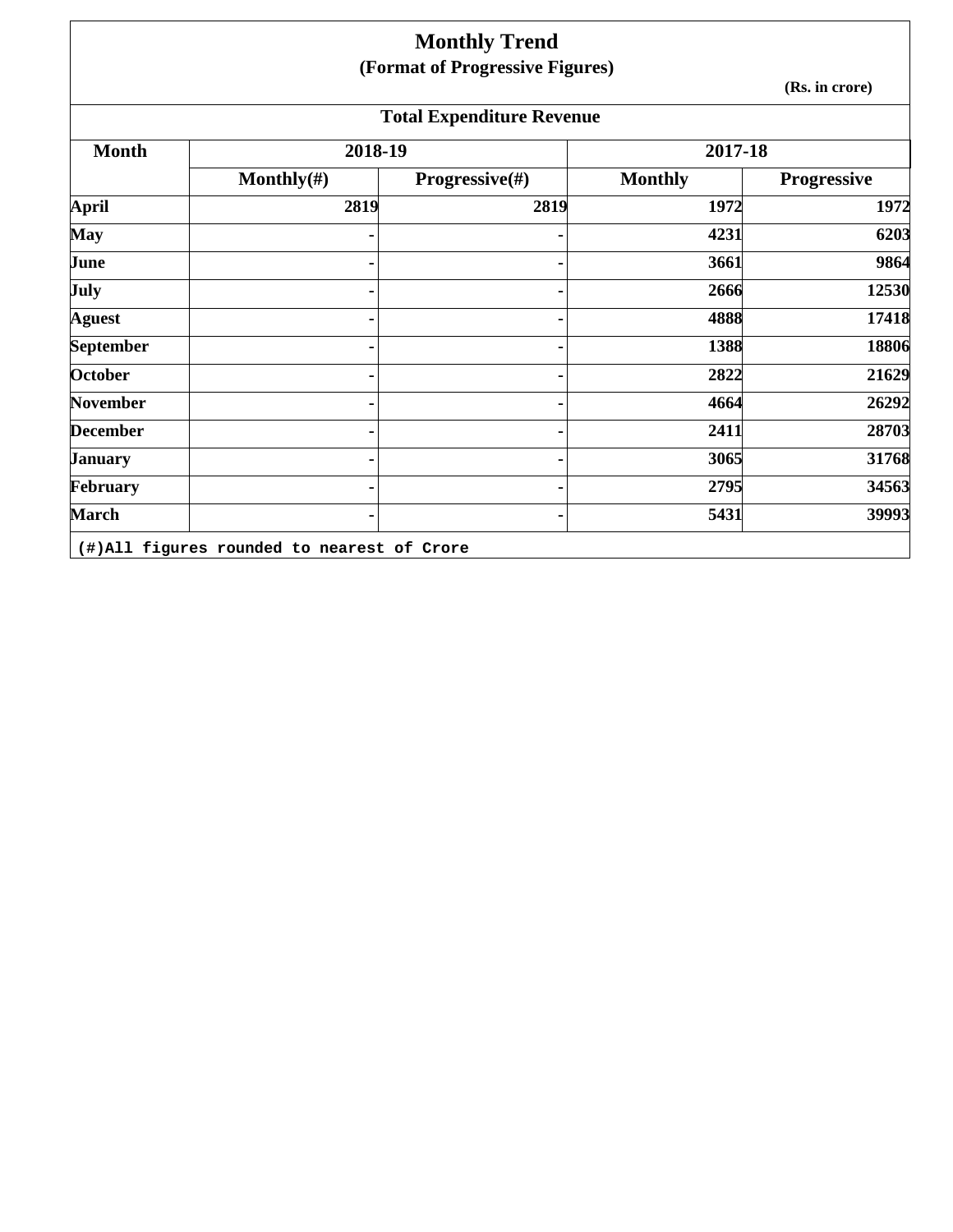|                  |                | <b>Monthly Trend</b>             |                |                |
|------------------|----------------|----------------------------------|----------------|----------------|
|                  |                | (Format of Progressive Figures)  |                | (Rs. in crore) |
|                  |                | <b>Total Expenditure Capital</b> |                |                |
| <b>Month</b>     | 2018-19        |                                  | 2017-18        |                |
|                  | Monthly $(\#)$ | Progressive(#)                   | <b>Monthly</b> | Progressive    |
| <b>April</b>     | 139            | 139                              | 180            | 180            |
| <b>May</b>       |                |                                  | 475            | 655            |
| June             |                |                                  | 495            | 1150           |
| July             |                |                                  | 722            | 1872           |
| <b>Aguest</b>    |                |                                  | 337            | 2210           |
| <b>September</b> |                |                                  | 258            | 2467           |
| <b>October</b>   |                |                                  | 560            | 3027           |
| <b>November</b>  |                |                                  | 677            | 3704           |
| <b>December</b>  |                |                                  | 617            | 4321           |
| <b>January</b>   |                |                                  | 1160           | 5481           |
| February         |                |                                  | 420            | 5901           |
| <b>March</b>     |                |                                  | 4227           | 10128          |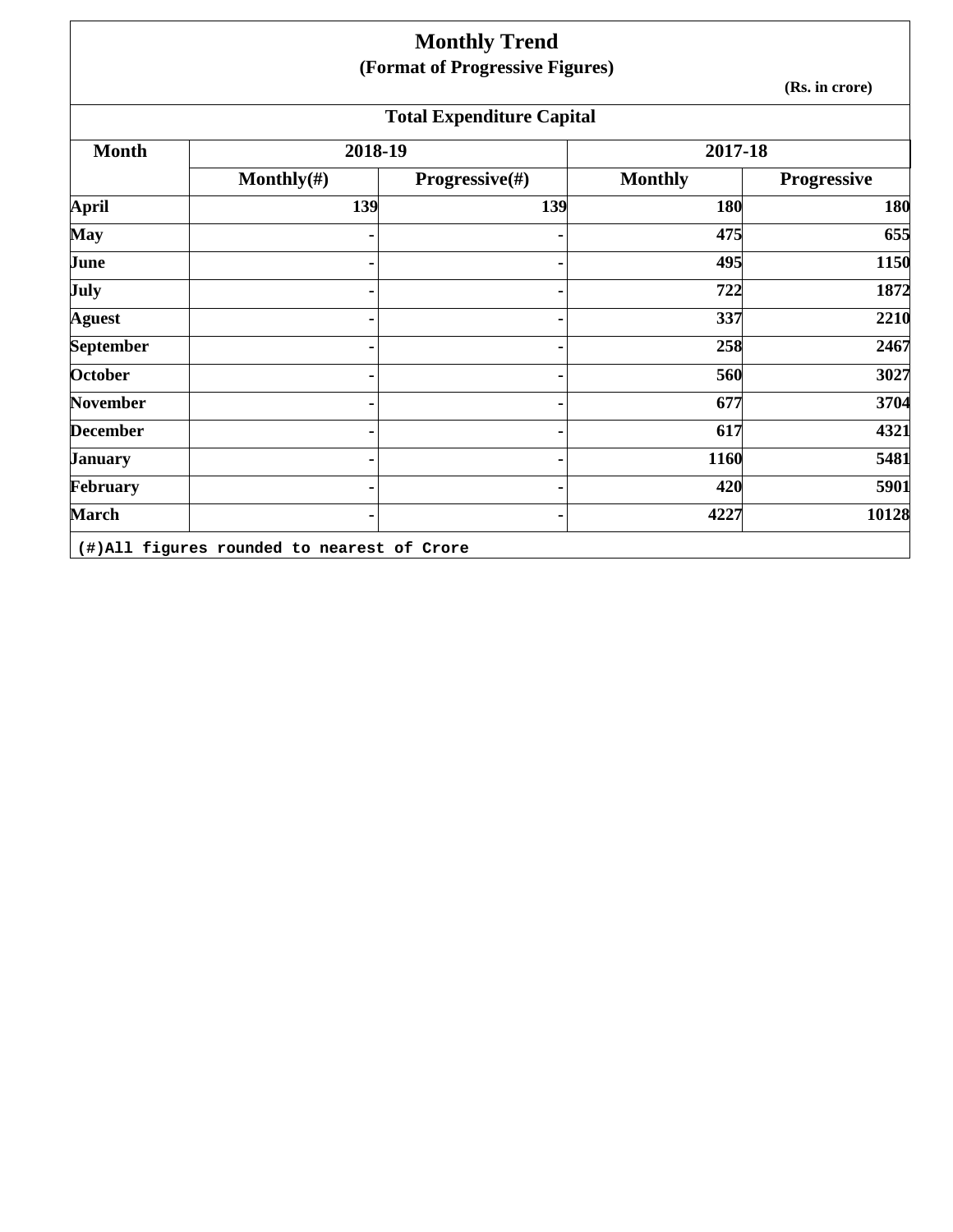|                  |                | <b>Monthly Trend</b>            |                |                    |
|------------------|----------------|---------------------------------|----------------|--------------------|
|                  |                | (Format of Progressive Figures) |                |                    |
|                  |                |                                 |                | (Rs. in crore)     |
|                  |                | <b>Expenditure Interest</b>     |                |                    |
| <b>Month</b>     | 2018-19        |                                 | 2017-18        |                    |
|                  | Monthly $(\#)$ | <b>Progressive</b> $(\#)$       | <b>Monthly</b> | <b>Progressive</b> |
| <b>April</b>     | 192            | 192                             |                | $\blacksquare$     |
| <b>May</b>       |                |                                 | 1580           | 1580               |
| June             |                |                                 | 127            | 1707               |
| July             |                |                                 | 504            | 2211               |
| <b>Aguest</b>    |                |                                 | 255            | 2466               |
| <b>September</b> |                |                                 | 203            | 2669               |
| <b>October</b>   |                |                                 | 405            | 3075               |
| <b>November</b>  |                |                                 | 147            | 3222               |
| <b>December</b>  |                |                                 | 239            | 3460               |
| <b>January</b>   |                |                                 | 380            | 3840               |
| February         |                |                                 | 258            | 4097               |
| <b>March</b>     |                |                                 | 472            | 4570               |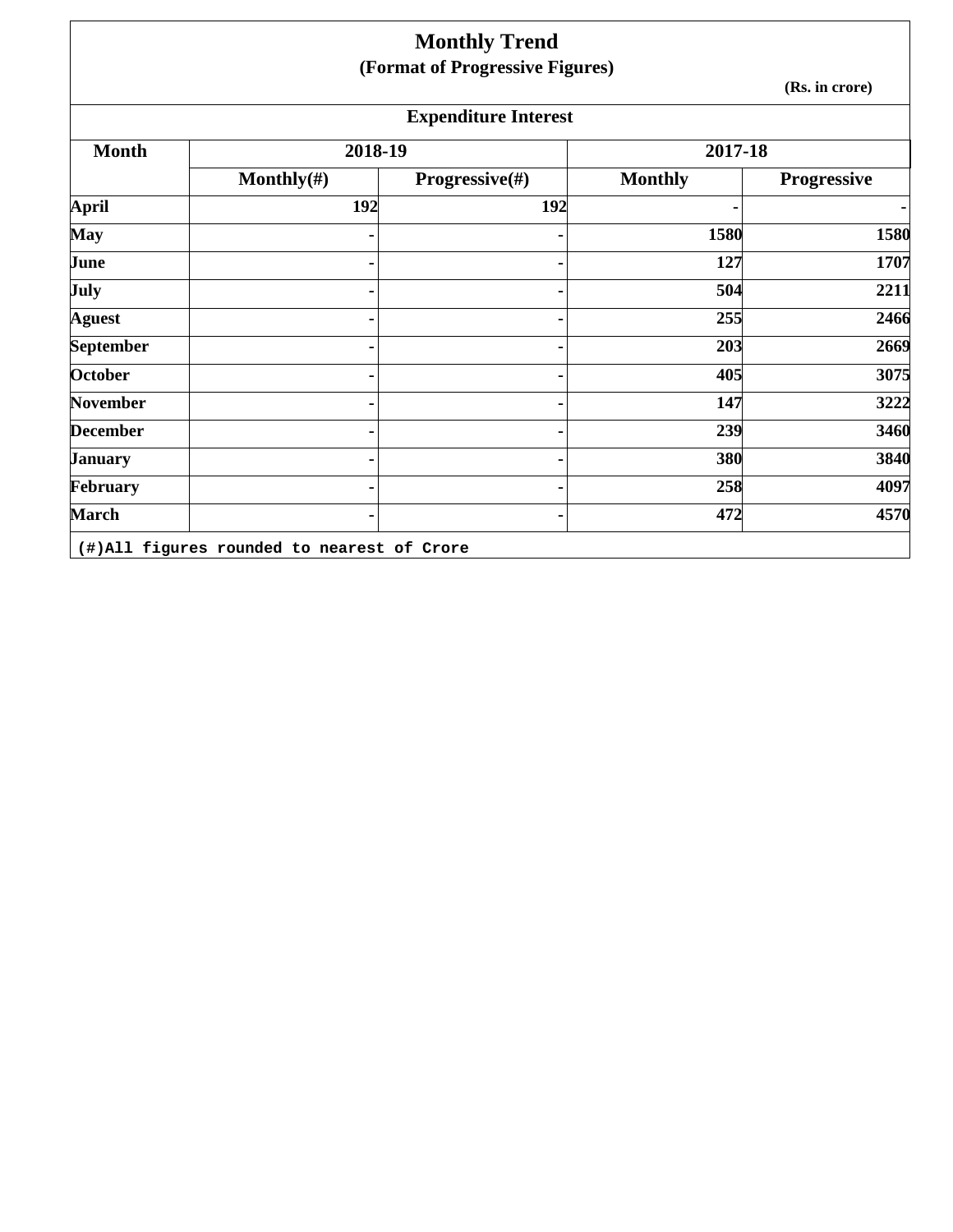|                 |                | <b>Monthly Trend</b><br>(Format of Progressive Figures) |                |                    |
|-----------------|----------------|---------------------------------------------------------|----------------|--------------------|
|                 |                |                                                         |                | (Rs. in crore)     |
|                 |                | <b>Loan and Advances Disbursed</b>                      |                |                    |
| <b>Month</b>    | 2018-19        |                                                         | 2017-18        |                    |
|                 | Monthly $(\#)$ | <b>Progressive</b> $(\#)$                               | <b>Monthly</b> | <b>Progressive</b> |
| April           |                |                                                         |                |                    |
| May             |                |                                                         |                |                    |
| June            |                |                                                         |                |                    |
| July            |                |                                                         |                |                    |
| <b>Aguest</b>   |                |                                                         |                |                    |
| September       |                |                                                         |                |                    |
| October         |                |                                                         |                |                    |
| <b>November</b> |                |                                                         |                |                    |
| <b>December</b> |                |                                                         |                |                    |
| <b>January</b>  |                |                                                         | 03             | 03                 |
| February        |                |                                                         | 01             | 04                 |
| <b>March</b>    |                |                                                         | 21             | 25                 |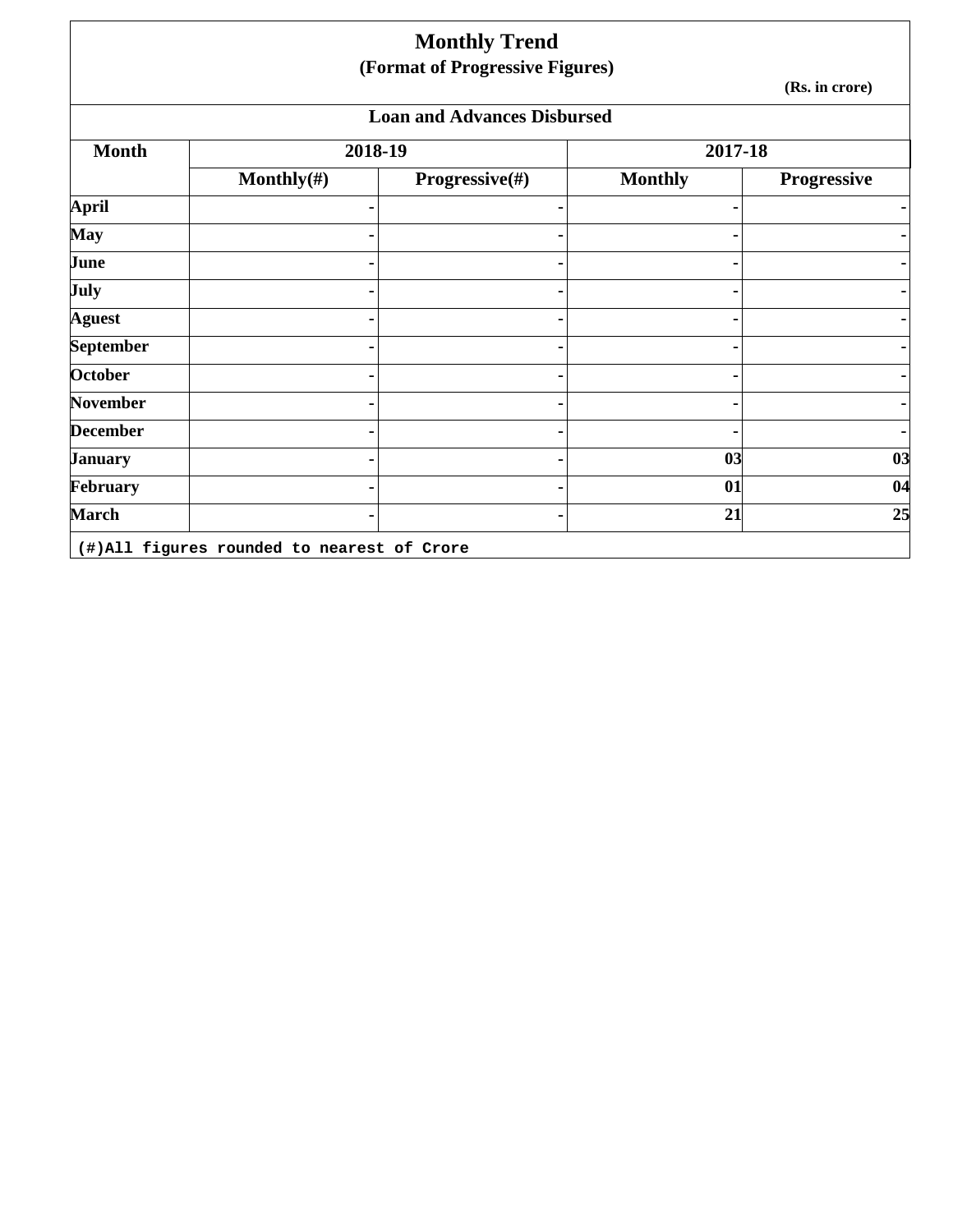|                  |                | <b>Monthly Trend</b>            |                |                    |
|------------------|----------------|---------------------------------|----------------|--------------------|
|                  |                | (Format of Progressive Figures) |                |                    |
|                  |                |                                 |                | (Rs. in crore)     |
|                  |                | <b>Revenue Surplus</b>          |                |                    |
| <b>Month</b>     | 2018-19        |                                 | 2017-18        |                    |
|                  | Monthly $(\#)$ | Progressive(#)                  | <b>Monthly</b> | <b>Progressive</b> |
| <b>April</b>     | 432            | 432                             | $(-)263$       | $(-)263$           |
| <b>May</b>       |                |                                 | $(-)436$       | $(-)699$           |
| June             |                |                                 | $(-)191$       | $(-)891$           |
| <b>July</b>      |                |                                 | 4166           | 3275               |
| <b>Aguest</b>    |                |                                 | $(-)2027$      | 1248               |
| <b>September</b> |                |                                 | 2266           | 3515               |
| October          |                |                                 | 597            | 4111               |
| November         |                |                                 | $(-)189$       | 3923               |
| <b>December</b>  |                |                                 | 1185           | 5108               |
| <b>January</b>   |                |                                 | $(-)12$        | 5098               |
| February         |                |                                 | 1607           | 6705               |
| <b>March</b>     |                |                                 | 1823           | 8529               |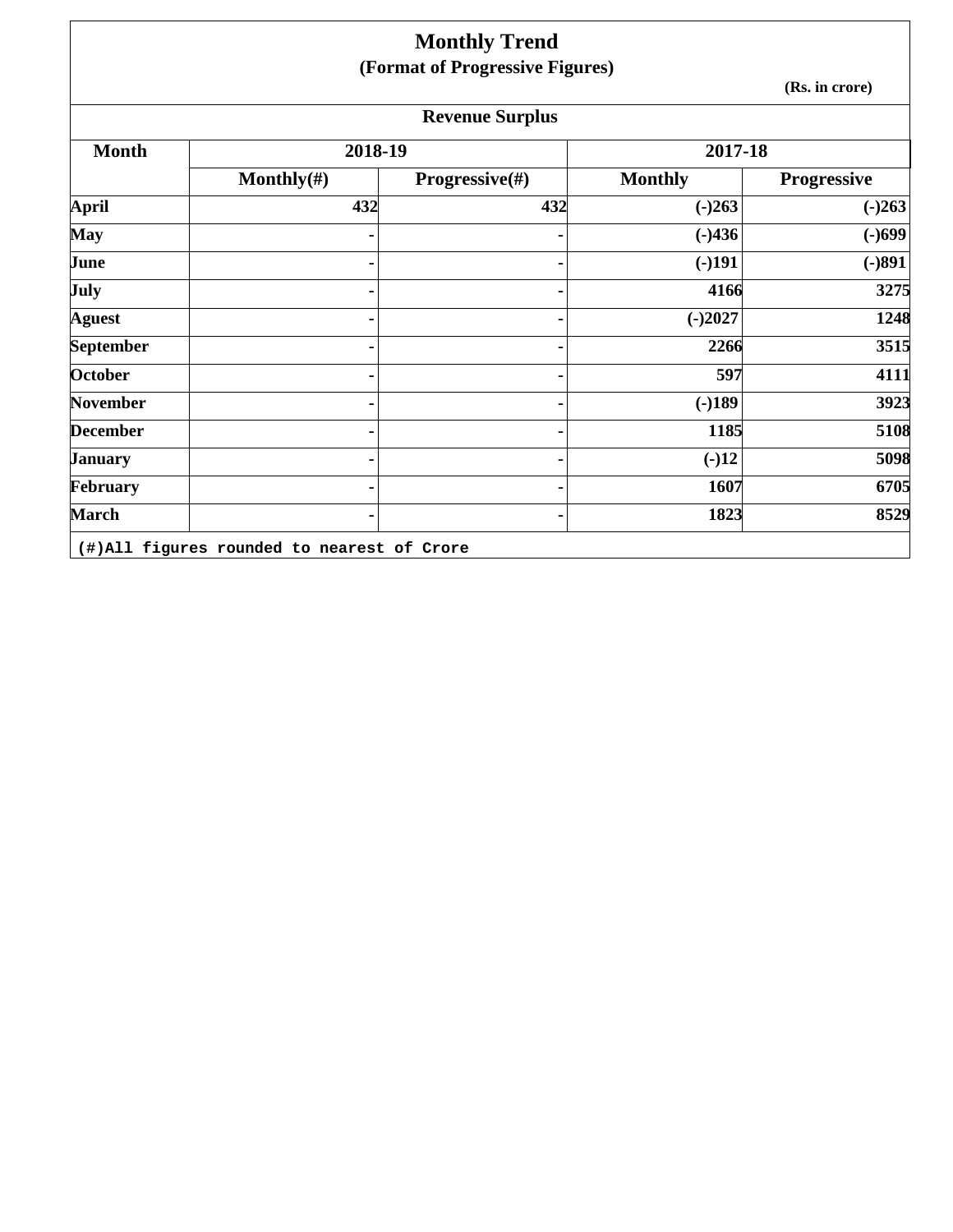|                 |                | <b>Monthly Trend</b>            |                |                    |  |
|-----------------|----------------|---------------------------------|----------------|--------------------|--|
|                 |                | (Format of Progressive Figures) |                |                    |  |
|                 | (Rs. in crore) |                                 |                |                    |  |
|                 |                | <b>Fiscal Dificit</b>           |                |                    |  |
| <b>Month</b>    | 2018-19        |                                 | 2017-18        |                    |  |
|                 | Monthly $(\#)$ | Progressive(#)                  | <b>Monthly</b> | <b>Progressive</b> |  |
| <b>April</b>    | $(-)293$       | $(-)293$                        | 443            | 443                |  |
| <b>May</b>      |                |                                 | 911            | 1354               |  |
| June            |                |                                 | 686            | 2041               |  |
| <b>July</b>     |                |                                 | $(-)3444$      | $(-)1404$          |  |
| <b>Aguest</b>   |                |                                 | 2364           | 961                |  |
| September       |                |                                 | $(-)2008$      | $(-)1049$          |  |
| October         |                |                                 | $(-)37$        | $(-)1085$          |  |
| <b>November</b> |                |                                 | 866            | $(-)220$           |  |
| <b>December</b> |                |                                 | $(-)568$       | $(-)788$           |  |
| <b>January</b>  |                |                                 | 1175           | 384                |  |
| February        |                |                                 | $(-)1188$      | $(-)804$           |  |
| <b>March</b>    |                |                                 | 2424           | 1620               |  |